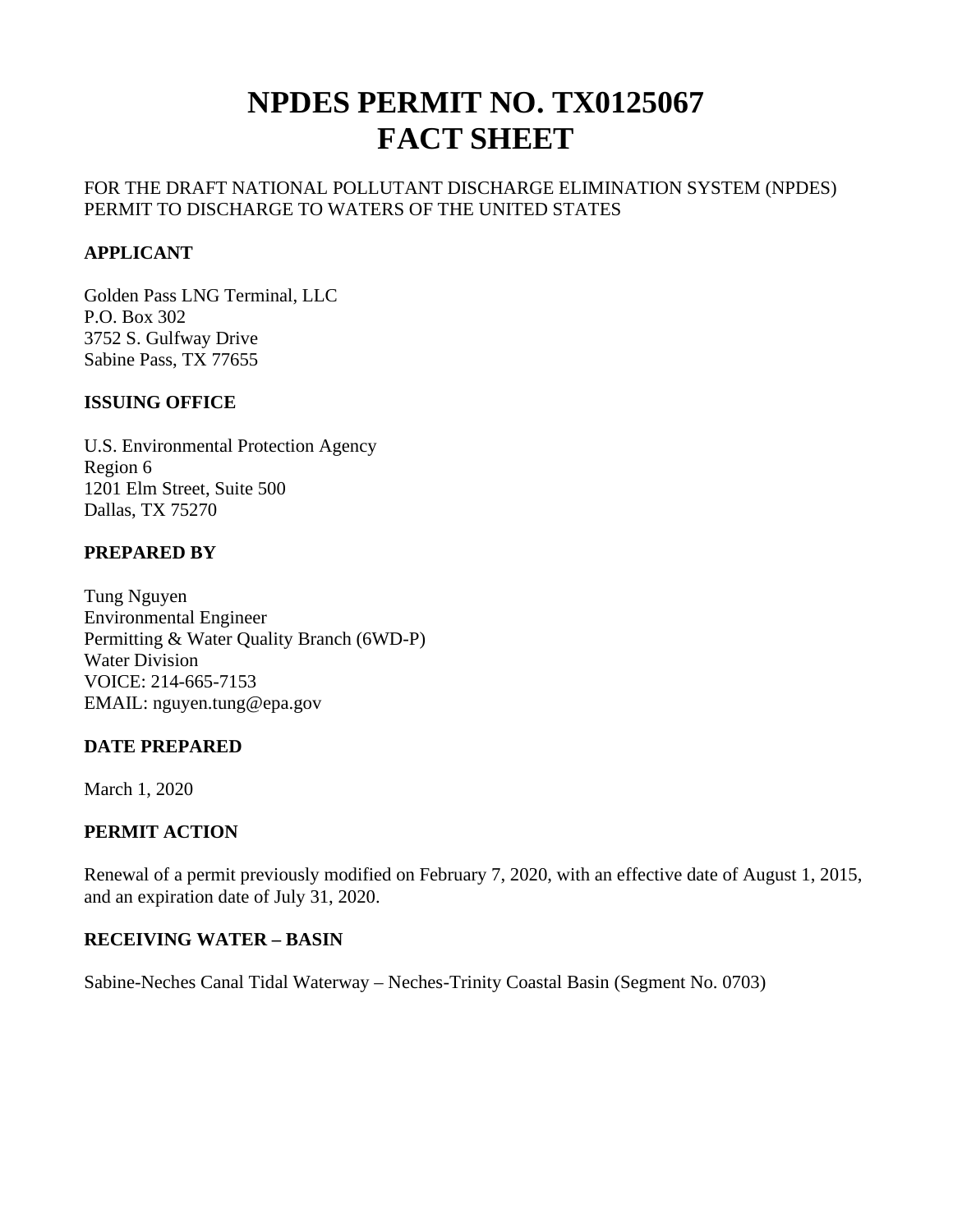## **DOCUMENT ABBREVIATIONS**

In the document that follows, various abbreviations are used. They are as follows:

| <b>BAT</b>       | Best Available Technology Economically Achievable                 |
|------------------|-------------------------------------------------------------------|
| BOD <sub>5</sub> | Biochemical oxygen demand (five-day unless noted otherwise)       |
| <b>BPJ</b>       | Best professional judgment                                        |
| <b>CFR</b>       | Code of Federal Regulations                                       |
| cfs              | Cubic feet per second                                             |
| <b>COD</b>       | Chemical oxygen demand                                            |
| <b>COE</b>       | United States Corp of Engineers                                   |
| <b>CWA</b>       | Clean Water Act                                                   |
| <b>DMR</b>       | Discharge monitoring report                                       |
| <b>ELG</b>       | <b>Effluent limitation guidelines</b>                             |
| EPA              | United States Environmental Protection Agency                     |
| <b>ESA</b>       | <b>Endangered Species Act</b>                                     |
| F&WS             | United States Fish and Wildlife Service                           |
| <b>GPD</b>       | Gallon per day                                                    |
| IP               | Procedures to Implement the Texas Surface Water Quality Standards |
| $\mu$ g/l        | Micrograms per liter (one part per billion)                       |
| mg/1             | Milligrams per liter (one part per million)                       |
| <b>MMCFD</b>     | Million cubic feet per day                                        |
| <b>MGD</b>       | Million gallons per day                                           |
| <b>MSGP</b>      | Multi-Sector General Permit                                       |
| <b>NPDES</b>     | National Pollutant Discharge Elimination System                   |
| <b>MQL</b>       | Minimum quantification level                                      |
| O&G              | Oil and grease                                                    |
| <b>RRC</b>       | Railroad Commission of Texas                                      |
| RP               | Reasonable potential                                              |
| <b>SIC</b>       | Standard industrial classification                                |
| s.u.             | Standard units (for parameter pH)                                 |
| <b>TAC</b>       | <b>Texas Administrative Code</b>                                  |
| <b>TCEQ</b>      | Texas Commission on Environmental Quality                         |
| <b>TDS</b>       | Total dissolved solids                                            |
| <b>TMDL</b>      | Total maximum daily load                                          |
| <b>TOC</b>       | <b>Total Organic Carbon</b>                                       |
| <b>TRC</b>       | Total residual chlorine                                           |
| <b>TSS</b>       | Total suspended solids                                            |
| <b>TSWQS</b>     | <b>Texas Surface Water Quality Standards</b>                      |
| <b>WET</b>       | Whole effluent toxicity                                           |
| <b>WQMP</b>      | Water Quality Management Plan                                     |
| <b>WQS</b>       | <b>Water Quality Standards</b>                                    |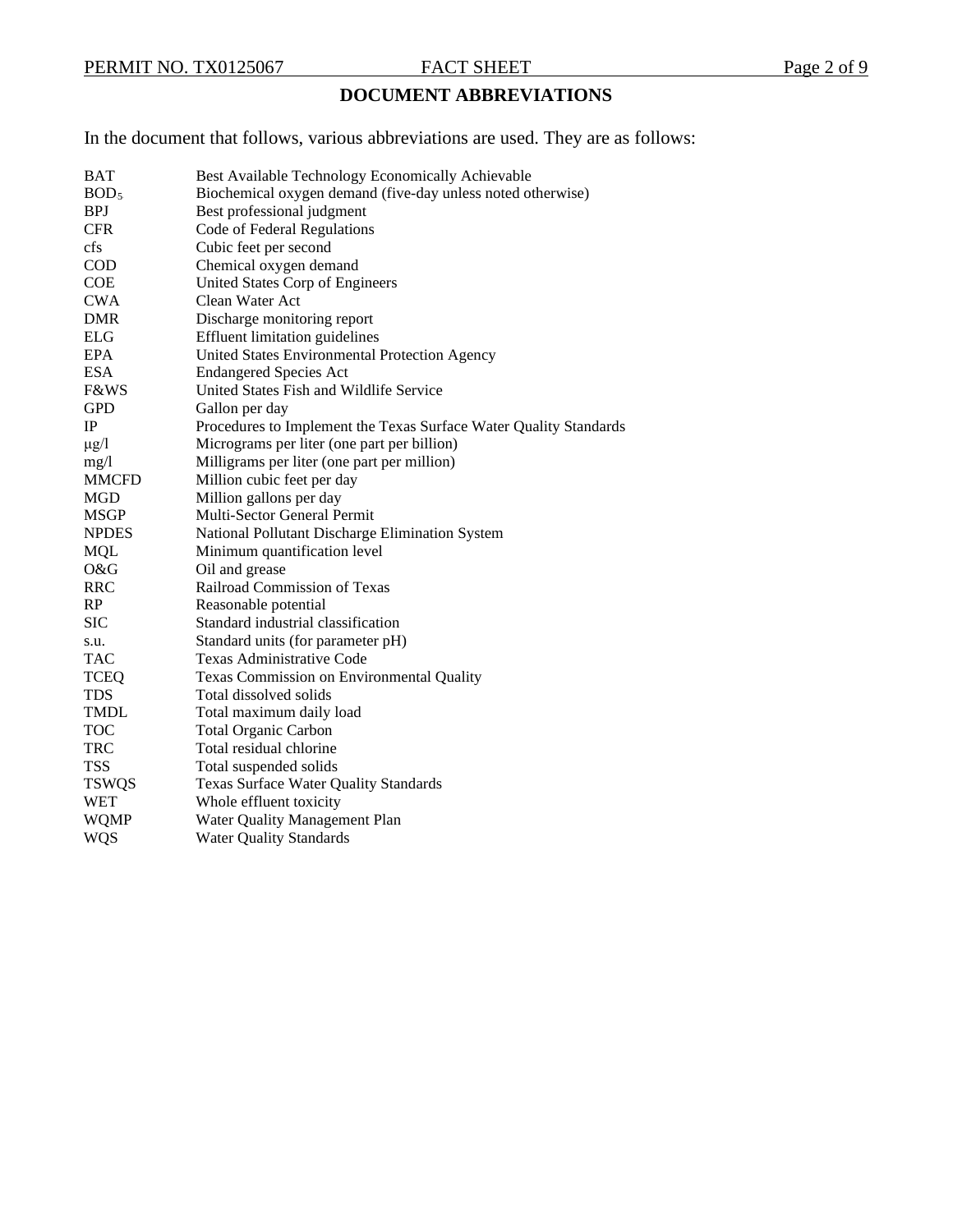#### **I. CHANGES FROM THE PREVIOUS PERMIT**

Changes from the permit previously issued on June 18, 2015, with an effective date of August 1, 2015, and an expiration date of July 31, 2020, are as follow:

• Outfalls 002&003 and associated conditions/limits have been removed.

### **II. APPLICANT LOCATION and ACTIVITY**

As described in the application, the facility is located at 3752 S. Gulfway Drive, Sabine Pass, TX 77655; County of Jefferson. Outfall 001 coordinates are: latitude 29<sup>o</sup> 45' 47.05" and longitude 93<sup>o</sup> 55' 6.64".

Under the SIC code 4922 (NAICS code 488999), the applicant operates a marine liquefied natural gas (LNG) receiving terminal for the importation, storage and re-gasification of foreign-source LNG. The 2015-issued permit authorized the discharge of non-process water via Outfall 001 and Outfalls 002 & 003 associated with stormwater. In February 2020 the permit was modified to remove Outfalls 002 & 003. The renewal permit application is for Outfall 001 only.

Portable fire-water pump (4,000 gallons/minute) is tested weekly for 30 minutes (0.12 million gallons); no chlorine is used in this pump testing. The pump intakes water from the Sabine-Neches Canal Tidal Waterway (Port Arthur Ship Channel) and then discharges it back to the same channel. A map of Outfall 001 is attached.

#### **III. EFFLUENT CHARACTERISTICS**

| Parameter                  | Max. Daily Value $(mg/L)$ | Average Daily Value $(mg/L)$ |
|----------------------------|---------------------------|------------------------------|
| <b>BOD</b>                 | < 2.0                     | 2.0                          |
| <b>TSS</b>                 | 133                       | 26                           |
| Oil & Grease               | < 2.1                     | < 2.1                        |
| Ammonia (as N)             | 0.10                      | 0.10                         |
| Discharge Flow             | $0.13$ MGD                |                              |
| pH range                   | $8.53$ s.u.               |                              |
| Temperature $(C)$ , winter | 32                        |                              |
| Temperature $(C)$ , summer | 36                        |                              |

Submitted application in form 2E shows data at Outfall 001 as follow:

There was no exceedance at Outfall 001 according to DMRs from February 2017 to February 1, 2020.

### **IV. REGULATORY AUTHORITY/PERMIT ACTION**

In November 1972, Congress passed the Federal Water Pollution Control Act establishing the NPDES permit program to control water pollution. These amendments established technology-based or end-ofpipe control mechanisms and an interim goal to achieve "water quality which provides for the protection and propagation of fish, shellfish, and wildlife and provides for recreation in and on the water"; more commonly known as the "swimmable, fishable" goal. Further amendments in 1977 of the CWA gave EPA the authority to implement pollution control programs such as setting wastewater standards for industry and established the basic structure for regulating pollutants discharges into the waters of the United States. In addition, it made it unlawful for any person to discharge any pollutant from a point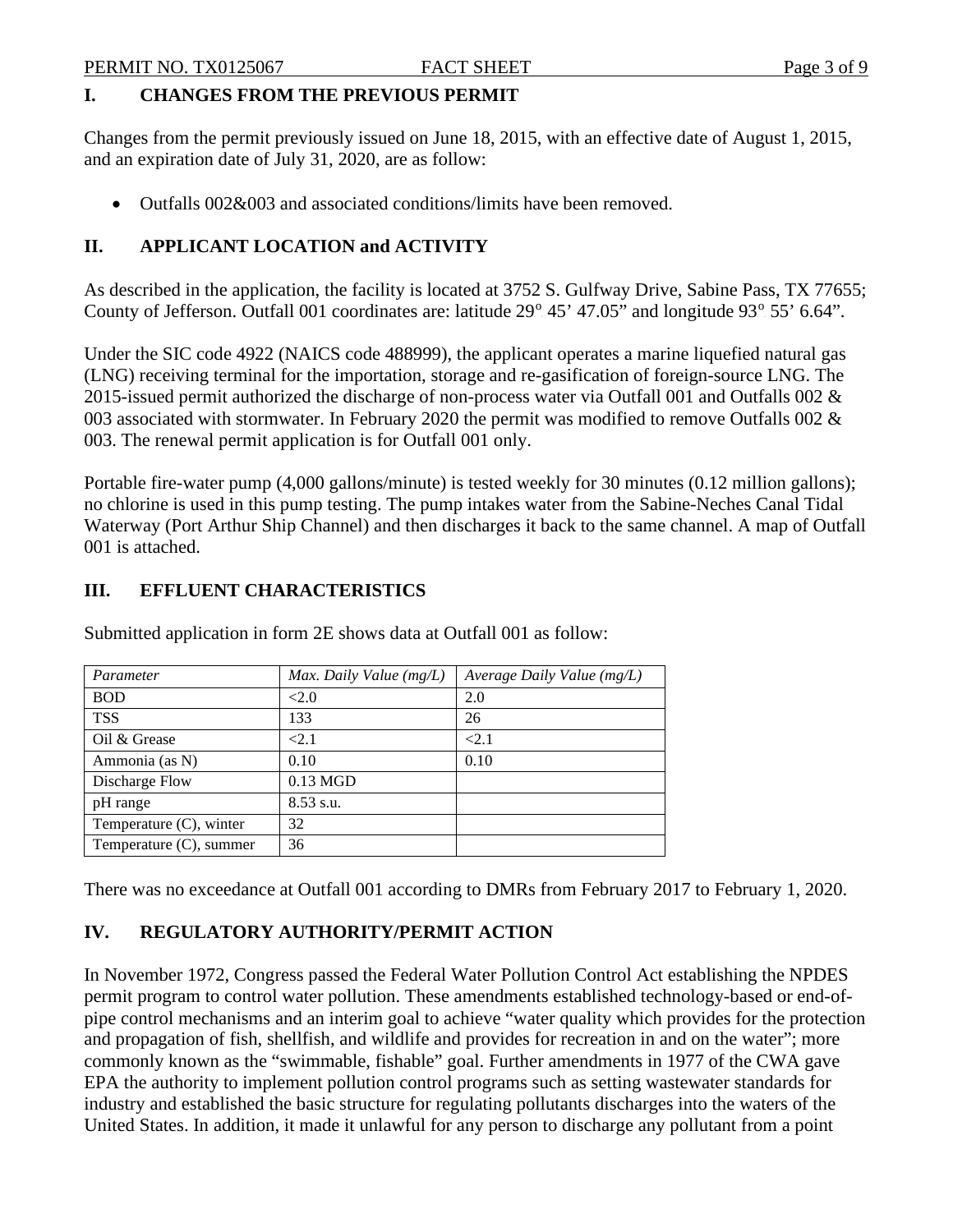source into navigable waters, unless a permit was obtained under its provisions. Regulations governing the EPA administered the NPDES permit program are generally found at 40 CFR §122 (program requirements & permit conditions), §124 (procedures for decision making), §125 (technology-based standards) and §136 (analytical procedures). Other parts of 40 CFR provide guidance for specific activities and may be used in this document as required.

It is proposed that the permit be reissued for a 5-year term following regulations promulgated at 40 CFR §122.46(a).

### **V. DRAFT PERMIT RATIONALE AND PROPOSED PERMIT CONDITIONS**

#### A. OVERVIEW of TECHNOLOGY-BASED VERSUS WATER QUALITY STANDARDS-BASED EFFLUENT LIMITATIONS AND CONDITIONS

Regulations contained in 40 CFR §122.44 NPDES permit limits are developed that meet the more stringent of either technology-based effluent limitation guidelines, numerical and/or narrative water quality standard-based effluent limits, or the previous permit.

Technology-based effluent limitations are established in the proposed draft permit for TSS. Water quality-based effluent limitations are established in the proposed draft permit for pH.

### B. TECHNOLOGY-BASED EFFLUENT LIMITATIONS/CONDITIONS

1. General Comments

Regulations promulgated at 40 CFR §122.44 (a) require technology-based effluent limitations to be placed in NPDES permits based on ELGs where applicable, on BPJ in the absence of guidelines, or on a combination of the two. In the absence of promulgated guidelines for the discharge, permit conditions may be established using BPJ pursuant to 40 CFR  $125.3(c)(2)$ . EPA establishes limitations based on the following technology-based controls: BPT, BCT and BAT. These levels of treatment are:

BPT - The first level of technology-based standards generally based on the average of the best existing performance facilities within an industrial category or subcategory.

BCT - Technology-based standard for the discharge from existing industrial point sources of conventional pollutants including BOD, TSS, fecal coliform, pH and O&G.

BAT - The most appropriate means available on a national basis for controlling the direct discharge of toxic and non-conventional pollutants to navigable waters. BAT effluent limits represent the best existing performance of treatment technologies that are economically achievable within an industrial point source category or subcategory.

2. Effluent Limitation

TSS limit (net increase of 45 mg/L) is retained from the previous permit due to Antibacksliding regulation at 40 CFR 122.44(l) and nature of the pump testing activity.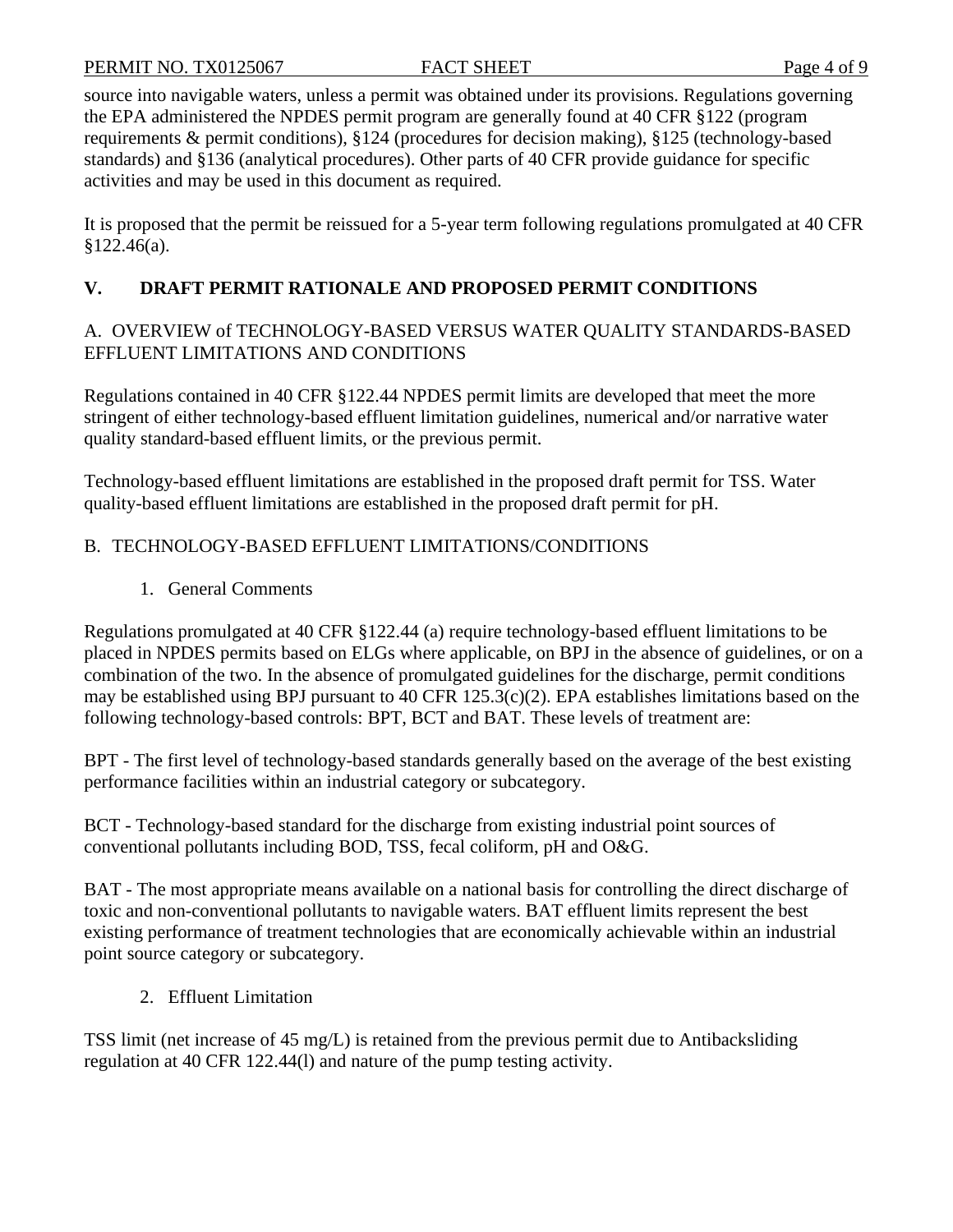#### PERMIT NO. TX0125067 FACT SHEET Page 5 of 9

Regulations at 40 CFR §122.45(f)(1) require all pollutants limited in permits to have limits expressed in terms of mass such as pounds per day if feasible. EPA believes mass limitation for TSS is not necessary due to nature of this pump testing.

#### C. WATER QUALITY BASED LIMITATIONS

#### 1. General Comments

Water quality based requirements are necessary where effluent limits more stringent than technologybased limits are necessary to maintain or achieve federal or state water quality limits. Under Section 301(b)(1)(C) of the CWA, discharges are subject to effluent limitations based on federal or state WQS. Effluent limitations and/or conditions established in the draft permit are in compliance with applicable State WQS and applicable State water quality management plans to assure that surface WQS of the receiving waters are protected and maintained, or attained.

#### 2. Implementation

The NPDES permits contain technology-based effluent limitations reflecting the best controls available. Where these technology-based permit limits do not protect water quality or the designated uses, additional water quality-based effluent limitations and/or conditions are included in the NPDES permits. State narrative and numerical water quality standards are used in conjunction with EPA criteria and other available toxicity information to determine the adequacy of technology-based permit limits and the need for additional water quality-based controls.

#### 3. State Water Quality Standards

The Clean Water Act in Section 301 (b) requires that effluent limitations for point sources include any limitations necessary to meet water quality standards. Federal regulations found at 40 CFR 122.44(d) state that if a discharge poses the reasonable potential to cause an in-stream excursion above a water quality criterion, the permit must contain an effluent limit for that pollutant. If the discharge poses the reasonable potential to cause an in-stream violation of narrative standards, the permit must contain prohibitions to protect that standard. Additionally, the TWQS found at 30 TAC Chapter 307 states that "surface waters will not be toxic to man from ingestion of water, consumption of aquatic organisms, or contact with the skin, or to terrestrial or aquatic life." The methodology outlined in the "Procedures to Implement the Texas Surface Water Quality Standards" (IP) is designed to ensure compliance with 30 TAC Chapter 307. Specifically, the methodology is designed to ensure that no source will be allowed to discharge any wastewater which: (1) results in instream aquatic toxicity; (2) causes a violation of an applicable narrative or numerical state water quality standard; (3) results in the endangerment of a drinking water supply; or (4) results in aquatic bioaccumulation which threatens human health.

The IP document is not a state water quality standard, but rather, a non-binding, non-regulatory guidance document. See IP at page 2 stating that "this is a guidance document and should not be interpreted as a replacement to the rules. The TWQS may be found in 30 TAC Sections (§§) 307.1-.10."). EPA does not consider the IP to be a new or revised water quality standard and has never approved it as such. EPA did comment on and conditionally "approve" the IP as part of the Continuing Planning Process (CPP) required under 40 CFR §130.5(c) and the Memorandum of Agreement between TCEQ and EPA, but this does not constitute approval of the IP as a water quality standard under CWA section 303(c). Therefore, EPA is not bound by the IP in establishing limits in this permit – but rather, must ensure that the limits are consistent with the EPA-approved state WQS. However, EPA has made an effort, where we believe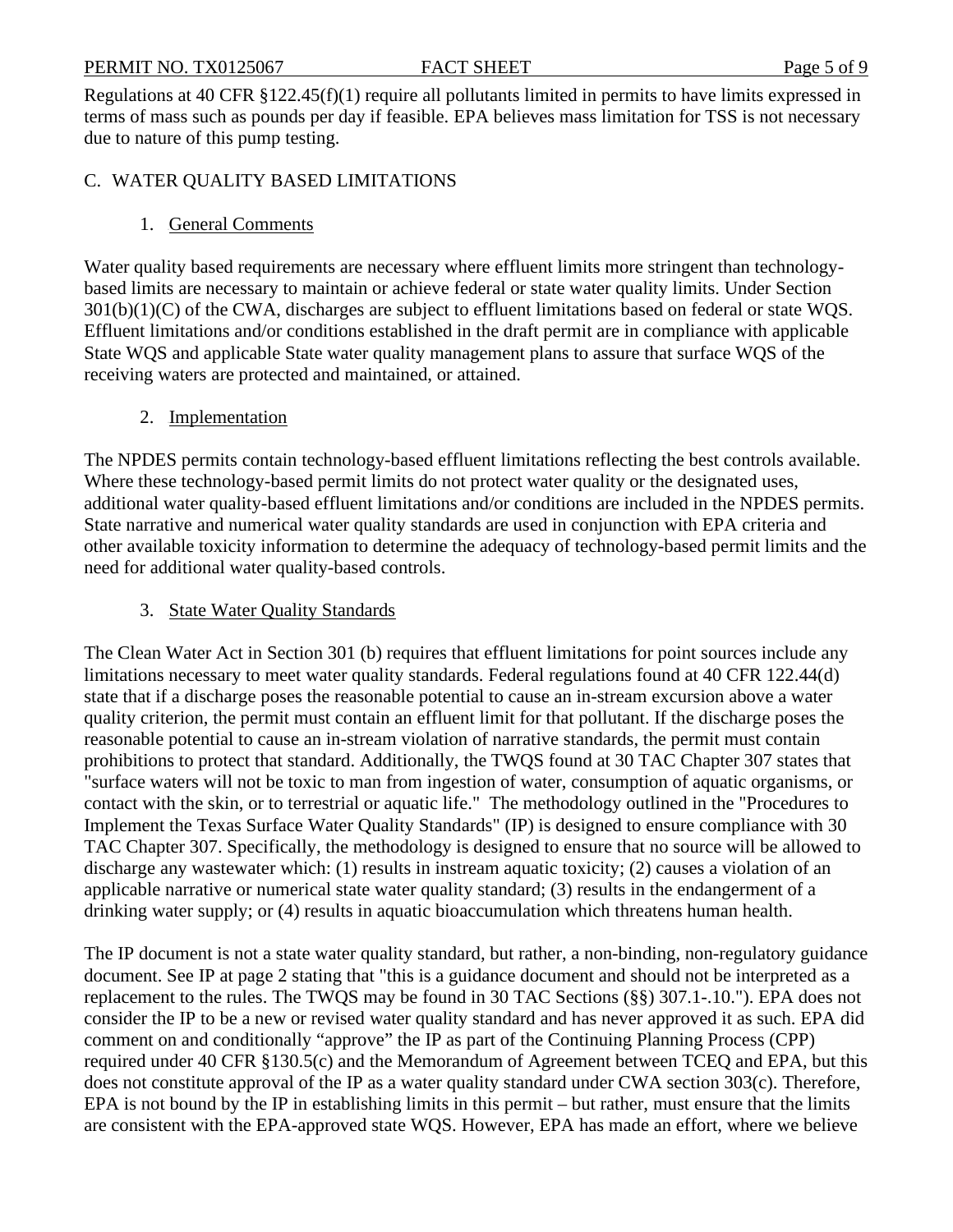PERMIT NO. TX0125067 FACT SHEET Page 6 of 9

the IP procedures are consistent with all applicable State and Federal regulations, to use those procedures.

The general criteria and numerical criteria which make up the stream standards are provided in the 2018 Texas Surface Water Quality Standards, Texas Administrative Code (TAC), 30 TAC Sections 307.1 - 307.10, which EPA partially approved on November 2, 2018. The designated uses of the receiving water (Sabine-Neches Canal Tidal, Segment 0703) are primary contact recreation and high aquatic life use.

4. Reasonable Potential-Procedures

Due to testing activity of firewater pump at Outfall 001 using water from the Sabine-Neches Canal Tidal Waterway (Port Arthur Ship Channel) and then discharging it unaltered back to the same channel, EPA believes there is no concern of toxic pollutant involved.

5. Permit-Action - Water Ouality-Based Limits

Regulations promulgated at 40 CFR §122.44(d) require limits in addition to, or more stringent than effluent limitation guidelines (technology based). State WQS that are more stringent than effluent limitation guidelines are as follows:

a. pH

Criteria for pH is between 6.5 and 9.0 s.u. for the water segment 0703 pursuant to 30 TAC 307.10.

b. Aesthetic parameters

Narrative criteria is surface waters must be essentially free of floating debris, visible foam and maintained in an aesthetically attractive condition so that oil, grease, or related residue will not produce a visible film or globules of grease on the surface or coat the banks or bottoms of the watercourse; or cause toxicity to man, aquatic life, or terrestrial life pursuant to 30 TAC 307.4(b).

c. TRC

TRC is not applicable because chlorine is not used in the firewater pump testing at Outfall 001.

#### D. MONITORING FREQUENCY FOR PARAMETERS

Regulations require permits to establish monitoring requirements to yield data representative of the monitored activity, 40 CFR §122.48(b), and to assure compliance with permit limitations, 40 CFR §122.44(i)(1). The monitoring frequencies are based on BPJ, taking into account the nature of the facility, the previous permit, and past compliance history. Grab sample type is appropriate for intermittent discharge at the outfall, except for pH, which has to be analyzed within 15 minutes after sample is collected.

| <b>Parameter</b> | <b>Outfall 001</b>                   |
|------------------|--------------------------------------|
| Flow             | Weekly (due to weekly testing basis) |
| pΗ               | Weekly                               |
| <b>TSS</b>       | Weekly                               |

### E. WHOLE EFFLUENT TOXICITY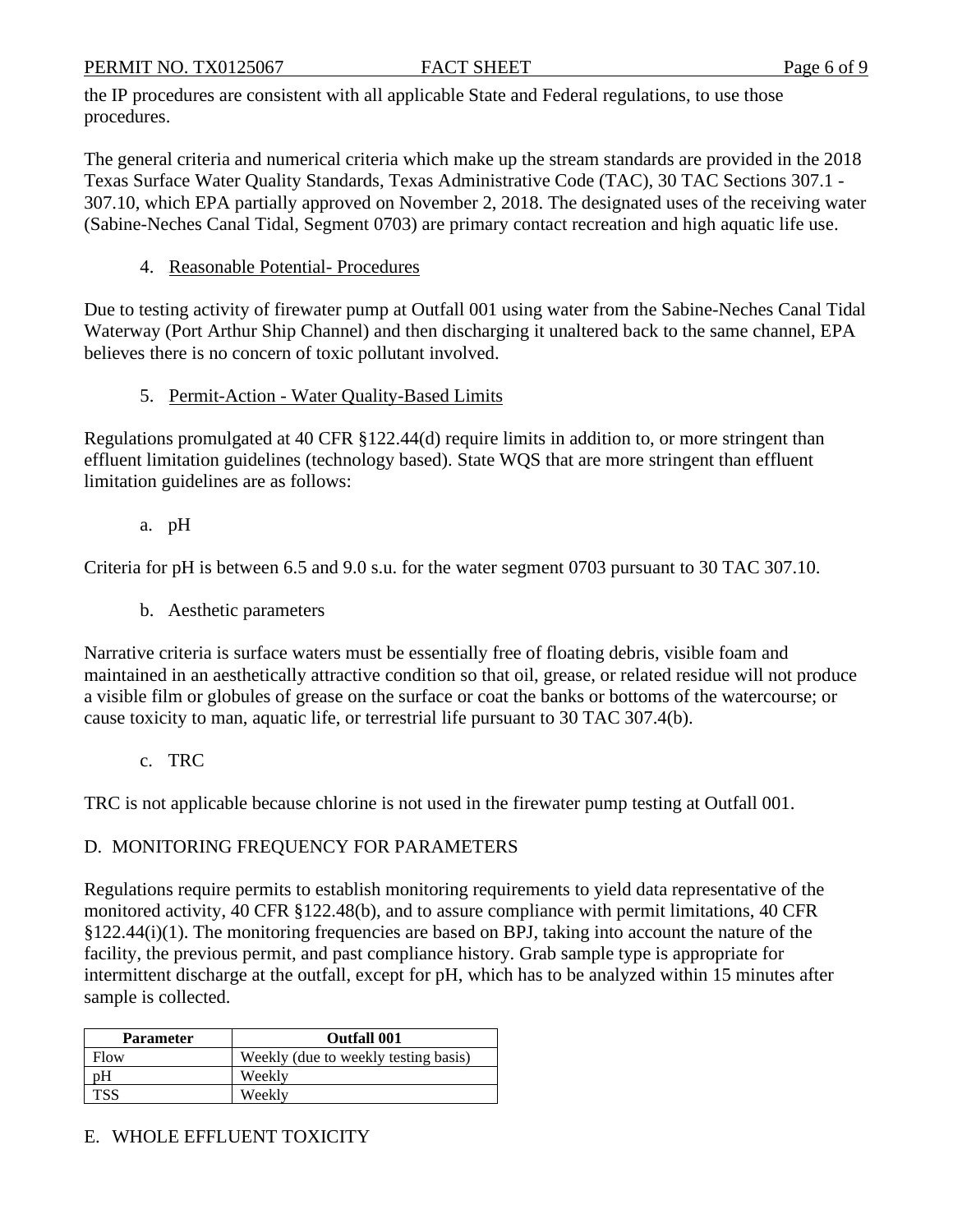Due to nature of the activity, EPA believe WET testing is not necessary for the discharges because the permittee (minor discharger) does not use any chemical or biocide.

#### **VI. TMDL REQUIREMENTS**

The receiving water (Sabine-Neches Canal Tidal, Segment 0703) of the Neches-Trinity Coastal Basin, is listed for bacteria impairment in 2018 Texas 303(d) List, which EPA approved on December 23, 2019. According to the 303(d) List, additional data or information will be collected and/or evaluated before a management strategy is selected. Due to nature of this permit activity, EPA proposes no additional requirements beyond the already proposed technology-based and/or water-quality based requirements.

#### **VII. ANTIDEGRADATION**

The Texas Commission on Environmental Quality, Texas Surface Water Quality Standards, Antidegradation, Title 30, Part 1, Chapter 307, Rule §307.5 sets forth the requirements to protect designated uses through implementation of the State WQS. The limitations and monitoring requirements set forth in the proposed permit are developed from the State WQS and are protective of those designated uses. Furthermore, the policy sets forth the intent to protect the existing quality of those waters, whose quality exceeds their designated use. The permit requirements are protective of the assimilative capacity of the receiving waters, which is protective of the designated uses of that water.

#### **IX. ANTIBACKSLIDING**

The proposed permit is consistent with the requirements and exemption to meet Antibacksliding provisions of the Clean Water Act, Section 402(o) and 40 CFR Part 122.44(i)(B), which state in part that interim or final effluent limitations must be as stringent as those in the previous permit, unless information is available which was not available at the time of permit issuance.

#### **VIII. ENDANGERED SPECIES CONSIDERATIONS**

According to the most recent county listing available at US Fish and Wildlife Service (USFWS), Southwest Region 2 website, [http://www.fws.gov/southwest/es/ES\\_Lists\\_Main.cfm](http://www.fws.gov/southwest/es/ES_Lists_Main.cfm)., as of February 7, 2020 there are 7 threatened (T)/endangered (E) species in Jefferson County: Piping Plover (T), West Indian Manatee (T), Hawksbill sea turtle (E), Leatherback sea turtle (E), Kemp's ridley sea turtle (E), Green sea turtle (T), Loggerhead sea turtle (T). The species were all listed in the previous permit with determination of "no effect". Since the previous permit was issued, additional species to the list is Red knot (threatened bird).

According to a recovery outline for the bird, "Red knots generally nest in dry, slightly elevated tundra locations, often on windswept slopes with little vegetation. Breeding area are located inland, but near arctic coasts." After egg hatching, the chicks and adults move to lower, freshwater wetland habitats. Due to nature of this permit activity, intake water used for pump test is discharged back to the same Port Arthur Ship Channel, EPA believes the discharge location is not suitable for the bird habitat, and the pump test likely cause no effect on the bird.

In accordance with requirements under section  $7(a)(2)$  of the Endangered Species Act, EPA has reviewed this permit for its effect on listed threatened and endangered species and designated critical habitat. After review, EPA has determined that the reissuance of this permit will have "no effect" on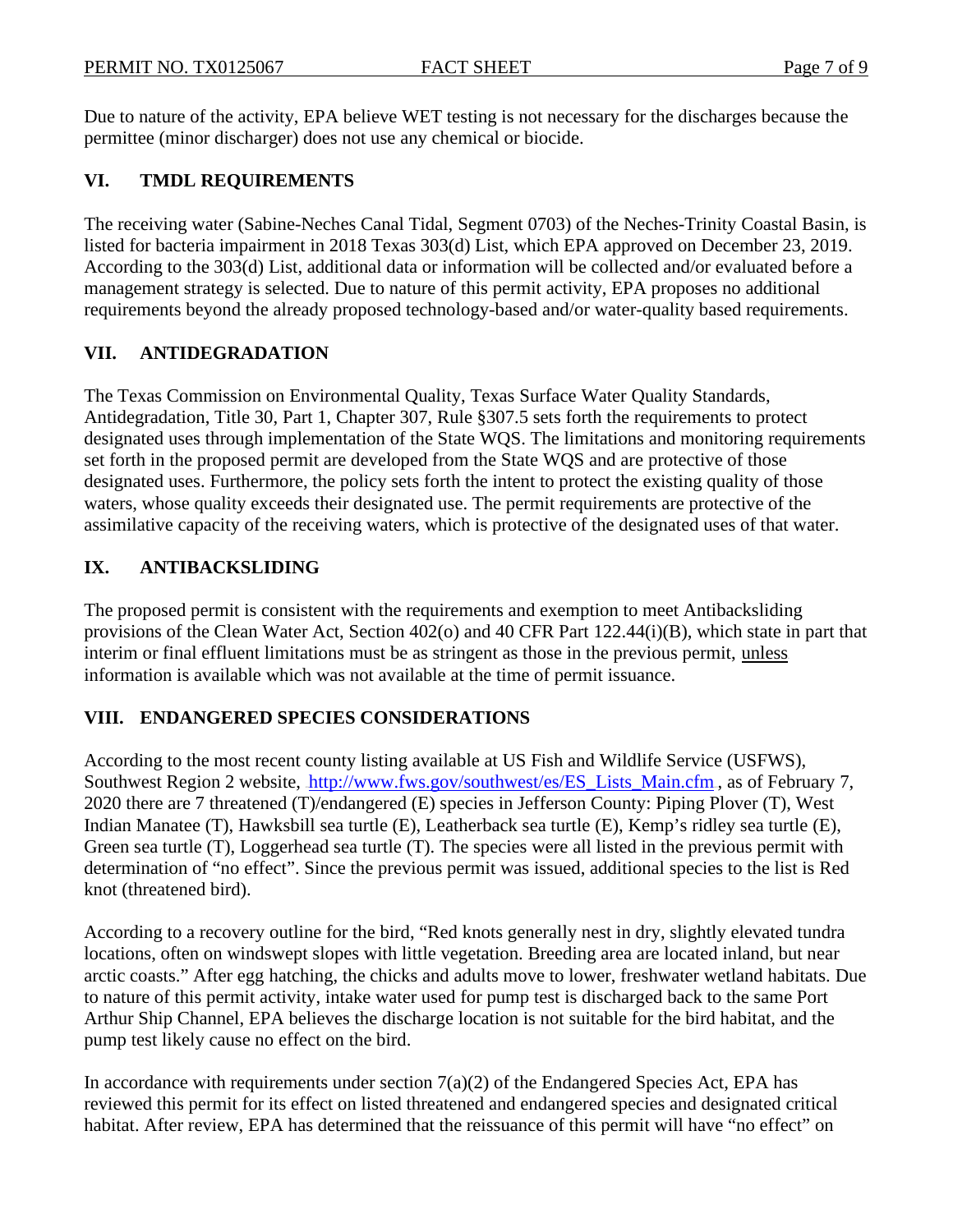listed threatened and endangered species nor will adversely modify designated critical habitat. EPA makes this determination based on the following:

- 1. Submitted data shows no pollutants at levels which might affect species habitats. Issuance of this permit is found to have no impact on the habitats of the species.
- 2. EPA has received no additional information since the previous permit issuance which would lead to revision of its determinations.
- 3. The draft permit is consistent with the States WQS.
- 4. EPA determines that Items 1, thru 3 result in no change to the environmental baseline established by the previous permit, therefore, EPA concludes that reissuance of this permit will have "no effect" on listed species and designated critical habitat.

#### **IX. HISTORICAL and ARCHEOLOGICAL PRESERVATION CONSIDERATIONS**

The reissuance of the permit should have no impact on historical and/or archeological sites since no construction activities are planned in the reissuance.

#### **X. PERMIT REOPENER**

The permit may be reopened and modified during the life of the permit if relevant portions of Texas WQS are revised or remanded. In addition, the permit may be reopened and modified during the life of the permit if relevant procedures implementing the WQS are either revised or promulgated. Should the State adopt a new WQS, and/or develop a TMDL, this permit may be reopened to establish effluent limitations for the parameter(s) to be consistent with that approved State standard and/or water quality management plan, in accordance with 40 CFR §122.44(d). Modification of the permit is subject to the provisions of 40 CFR §124.5.

### **XI. VARIANCE REQUESTS**

None

### **XII. CERTIFICATION**

This permit is in the process of certification by the State agency following regulations promulgated at 40 CFR 124.53. A draft permit and draft public notice will be sent to the District Engineer, Corps of Engineers; to the Regional Director of the U.S. Fish and Wildlife Service and to the National Marine Fisheries Service prior to the publication of that notice.

#### **XIII. FINAL DETERMINATION**

The public notice describes the procedures for the formulation of final determinations.

#### **XIV. ADMINISTRATIVE RECORD**

The following information was used to develop the proposed permit: